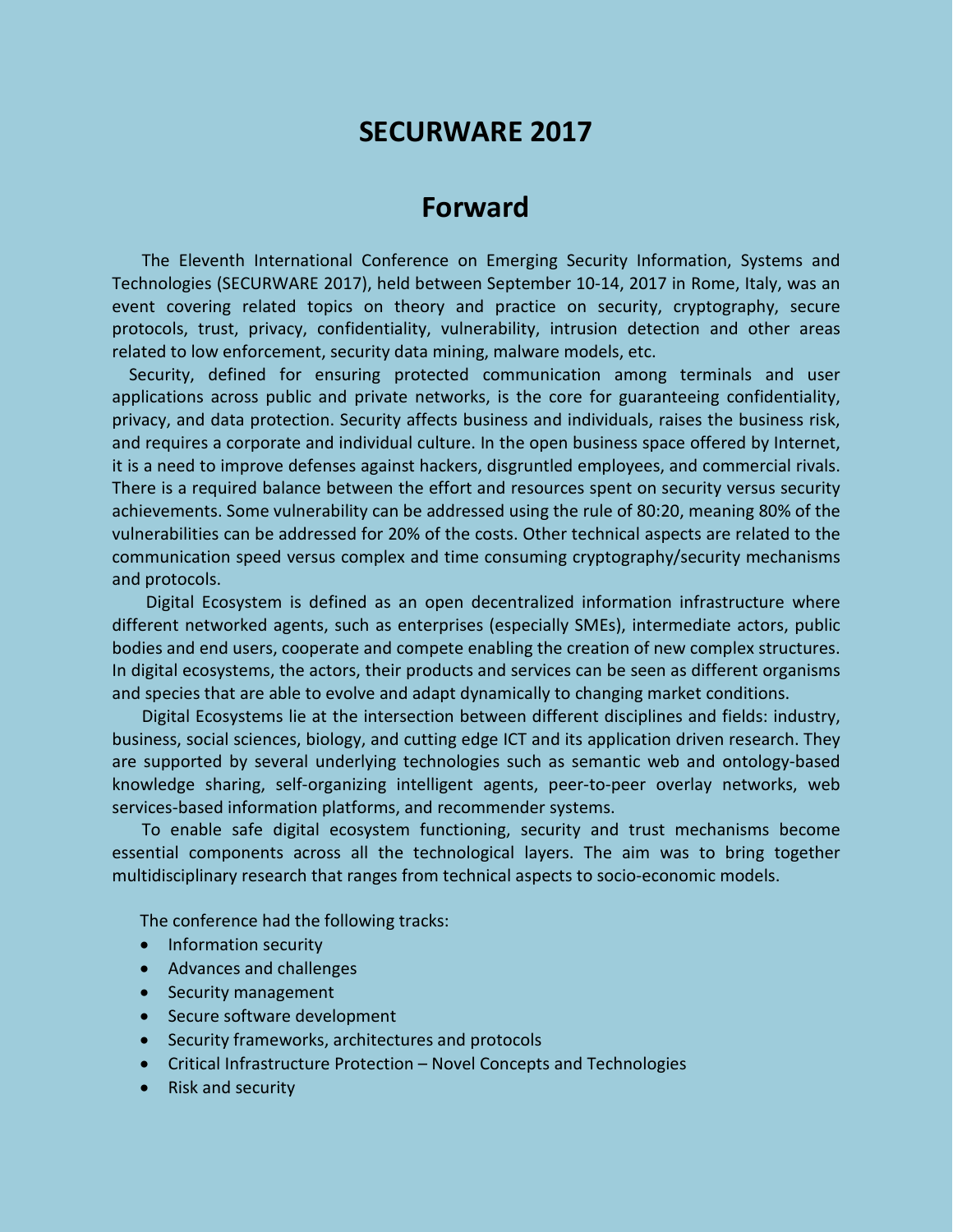- Security for Automotive Cyber Systems
- Security-as-a-Service
- Malware and Anti-malware
- Emerging Solutions for Continuous Authentication
- Smart home security

We take here the opportunity to warmly thank all the members of the SECURWARE 2017 technical program committee, as well as all the reviewers. The creation of such a high quality conference program would not have been possible without their involvement. We also kindly thank all the authors that dedicated much of their time and effort to contribute to SECURWARE 2017. We truly believe that, thanks to all these efforts, the final conference program consisted of top quality contributions.

We also gratefully thank the members of the SECURWARE 2017 organizing committee for their help in handling the logistics and for their work that made this professional meeting a success.

We hope that SECURWARE 2017 was a successful international forum for the exchange of ideas and results between academia and industry and to promote further progress in the field of emerging security information, systems and technologies. We also hope that Rome, Italy provided a pleasant environment during the conference and everyone found some time to enjoy the historic charm of the city.

#### **SECURWARE 2017 Chairs**

## **SECURWARE Steering Committee**

Yuichi Sei, The University of Electro-Communications, Japan Carla Merkle Westphall, Federal University of Santa Catarina, Brazil Hans-Joachim Hof, Technical University of Ingolstadt, Germany Eric Renault, Institut Mines-Télécom - Télécom SudParis, France Steffen Wendzel, Worms University of Applied Sciences, Germany Aspen Olmsted, College of Charleston, USA Calin Vladeanu, University Politehnica of Bucharest, Romania Geir M. Køien, University of Agder, Norway George Yee, Carleton University & Aptusinnova Inc., Ottawa, Canada Sokratis K. Katsikas, Norwegian University of Science & Technology (NTNU), Norway Hector Marco Gisbert, University of the West of Scotland, United Kingdom

## **SECURWARE Research/Industry Chairs**

Rainer Falk, Siemens AG, Germany Mariusz Jakubowski, Microsoft Research, USA Malek ben Salem, Accenture Labs, USA Jiqiang Lu, Institute for Infocomm Research, Singapore Heiko Roßnagel, Fraunhofer IAO, Germany